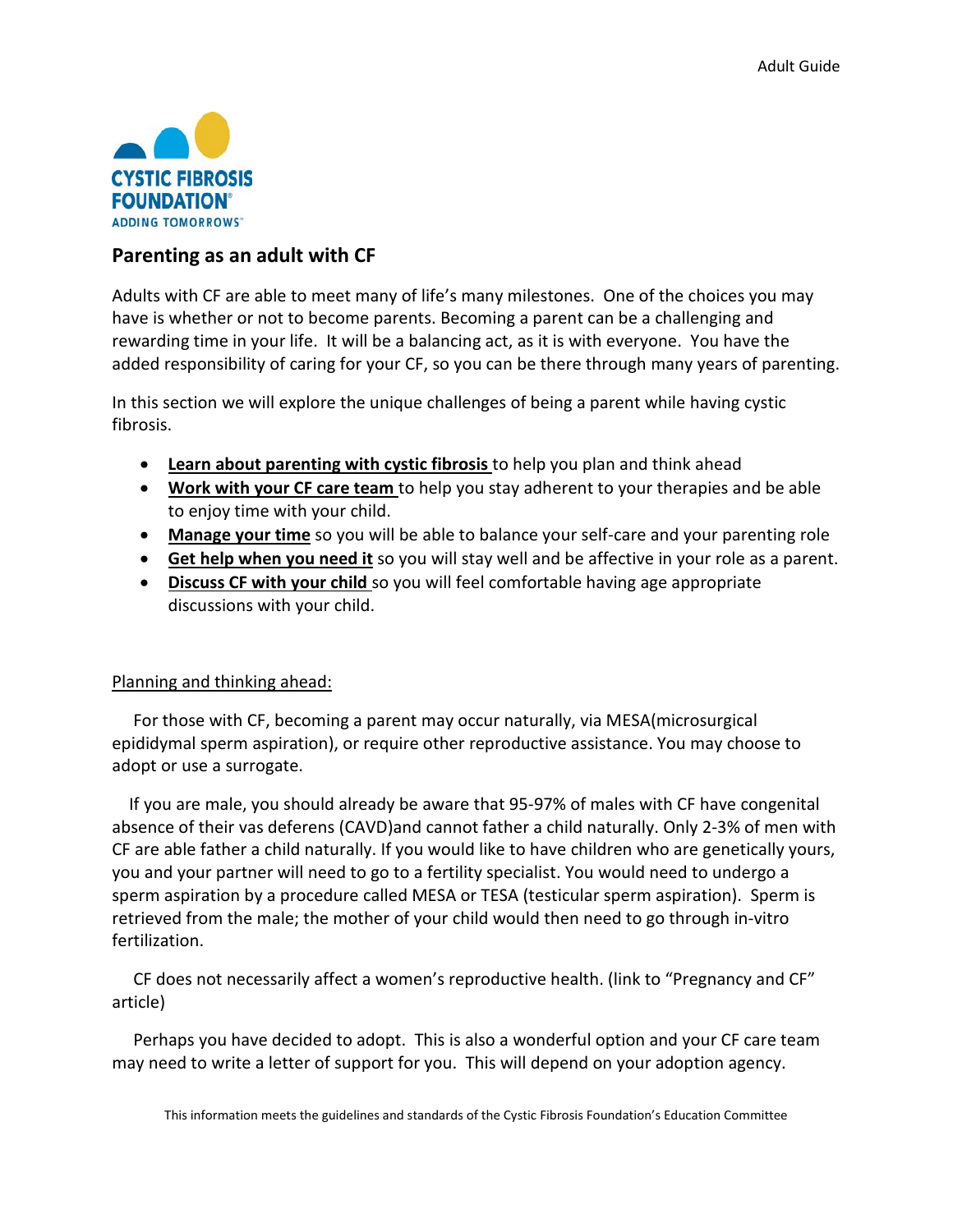You will have other issues to consider and plan as you think of becoming a parent. It is important for you to think through some of the following questions and have a plan prior to becoming a parent.

- How will you fit in your required treatments and also care for a child?
- What will you do on the days you don't feel well?
- Who will help you?
- Who will get up during the night with the baby/toddler?
- What will you do when your child is sick?
- What is your plan should you need IV antibiotics and/or hospitalization?

 You have had cystic fibrosis all your life, so you should be used to planning ahead and being flexible. The issue of parenting is really no different. With some forethought, you should be able to deal with family planning as well as child rearing.

# **~Making the decision to have a child is momentous. It is to decide forever to have your heart go walking around outside your body. ~Elizabeth Stone~**

### Working With Your CF Care Team

 Your CF care team is an excellent source for help when you need support, advice, and tips. They can be a wonderful resource for you before, during and after your child is born. In order to enjoy your family life, it will be important for you to be adherent with your therapies. It is very common for parents to put their children before themselves. It is very easy to get busy with your child and forget to do treatments. This is a temptation you need to resist. It is of utmost importance to make your health a priority. Your CF care team can help you assess what support you will need in order to maintain your health and enjoy your family.

 Perhaps finances become an issue with your growing family. Talk with your team social worker. He/She is there to help you take advantage of the various programs that might be available to you.

You, your child, significant other or other family members may need some help coping with the added stress of parenting and all it entails. This may change during your child's various developmental stages and your changing health status. Perhaps you think your spouse/partner or other family members are feeling an emotional impact of having to 'pick up the slack' of parenting. Your CF care team can help you. Don't be afraid to admit that parenting is causing you and others stress. As your child grows, he or she will need a realistic image of health and wellness. You will have various levels of wellness. Sometimes you will need to go to the center for well visits, and other times you may have an exacerbation. You may need to be hospitalized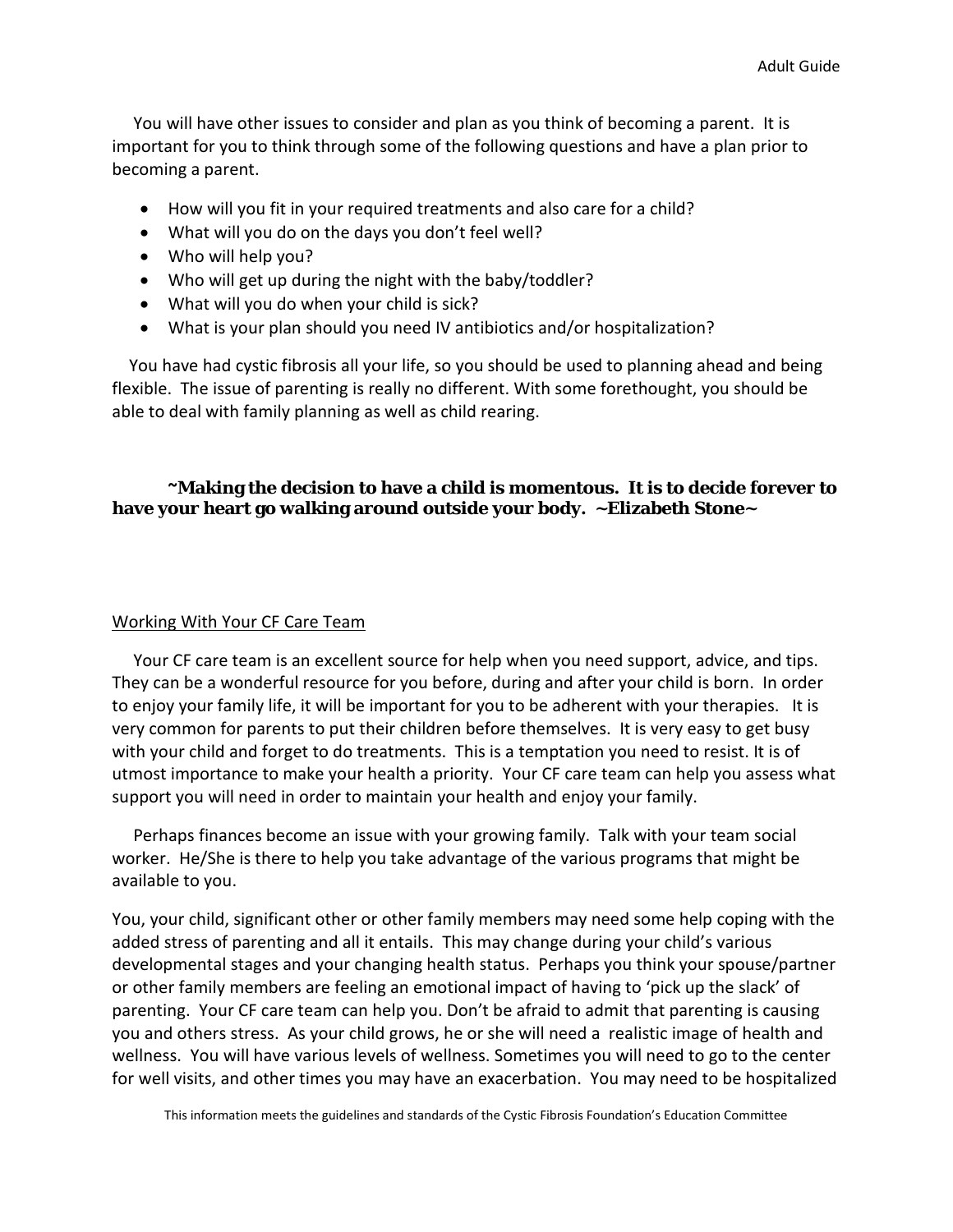for treatment. Your CF care team can help prepare you and your child for the separation that will be occurring while you are hospitalized. Your child will need reassurance you may only be gone for a short time, but someone will be there to care for them, maybe their other parent or a grandparent or other family member. Your child's response may be unpredictable. You need to be realistic about what is going on and give them enough age appropriate information so they can remain hopeful and not expect the worst.

# **~A healthy attitude is contagious but don't wait to catch it from others. Be a carrier.~ Tom Stoppard**

#### Managing your time

 Don't isolate yourself; CF is part of your life and part of your family life as well. Depending on your child's age, they can help you with this task. This is a way they can feel special and useful and will help alleviate fears. It could be as simple as getting your water for you to take your oral medication. Just make sure they understand they are not to take the medication, and keep it out of their reach. Perhaps exercise would be good for you; when your child is young, look into a Mommy & Me class. Put your young child into the stroller and take a walk. These are all ways you can get your child involved in your care when they are young, while keeping it a natural part of your everyday life.

 Sometimes you might have to revise the expectations of your family life. You will have to deal with good and bad days. It is important to have a plan for those bad days, Alternate plans will need to be discussed and agreed upon by others involved in your child's care before they become issues.

 You may want or think you can do it all. But you can't! It is important to know your limitations. Balance your abilities and limitations. When you are not feeling well, you may have to alter what you do. Perhaps you will not be able to go to the park, but you could spend time with your child on the couch, reading a book to them, or doing a puzzle with them. Remember that CF will not get in the way of love, hugs, teaching and spending time with your child. CF should not consume your family life. However, it should be a normal part of the household. CF is part of your life-it is not your life.

It is important to be honest with yourself and know your limitations. What treatments do you struggle with? What sabotages your treatments? For example, do you get too busy and forget or run out of time to do your treatments? You may need to develop a schedule for your treatments that helps you complete your treatments so you can then focus your attention and time on your parenting responsibilities. Push yourself during your 'better' times. Your CF care team can help you develop a schedule to manage your time so that you can complete your treatments and enjoy family time.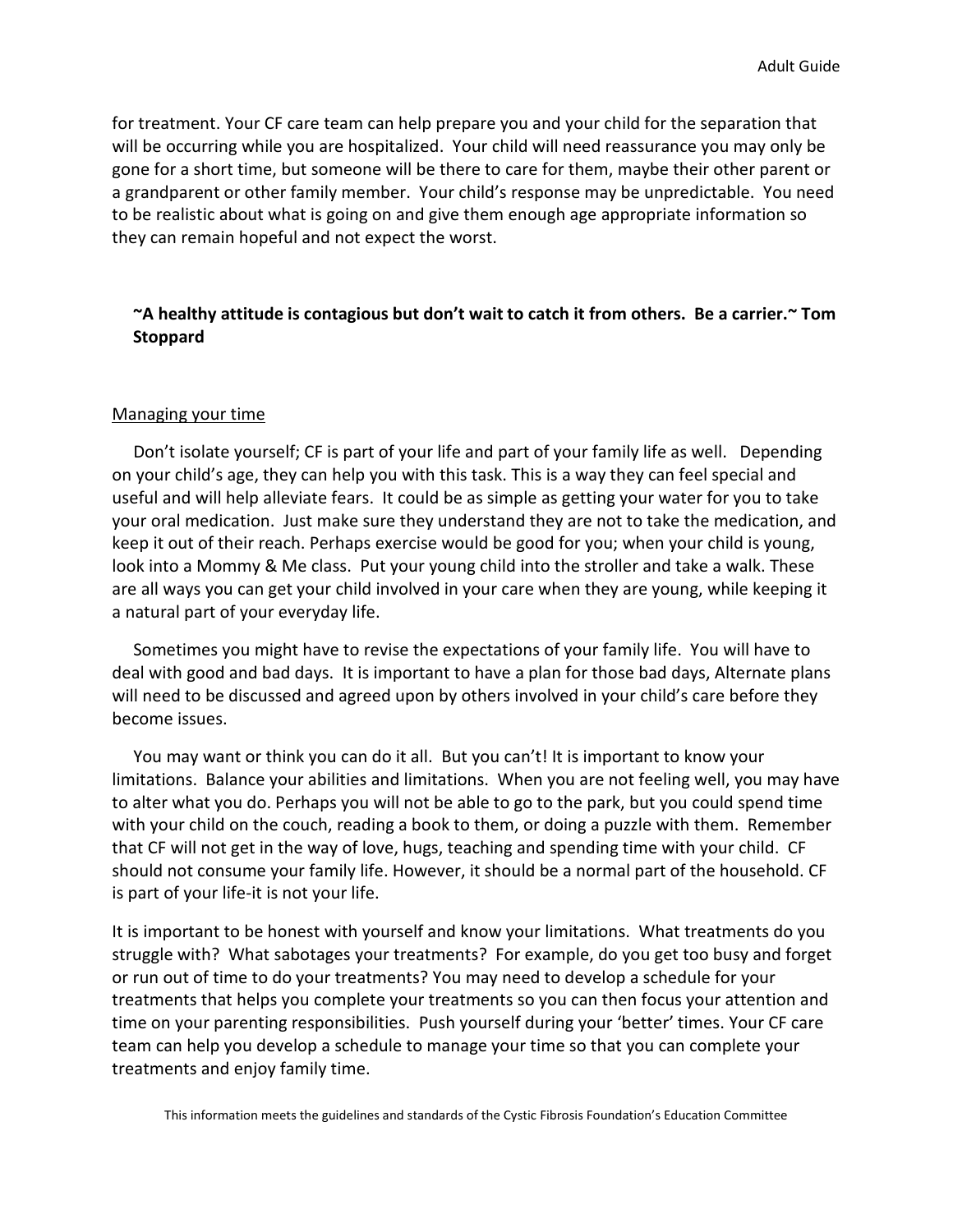### **~Boundary setting is really a huge part of time management~ Jim Loehr**

### Get Help When You Need It:

It is important to realize that you do not (and should not) do everything yourself. Don't be afraid to ask for help from your child's other parent, your family, your friends, and your CF care team. For example, if you are hospitalized, or too sick to attend a school function, consider asking a grandparent, favorite aunt or friend to take your place. Maybe they can record the function for you so you can sit and watch with your child. This can still be a very special time for you to share in their life.

It is important not to feel that it is a sign of weakness to ask for help. This will show your child that it is ok to ask for help from others in your community. You can ask your child to help out at times. However, it is very important to make sure you let your child be a kid, and not your caretaker. Your child's teacher, guidance counselor and school nurse will be important allies to assess how your child is dealing with your illness. It is important to have good communication with the staff at school. Your positive attitude can also help your child realize that having a disability or illness does not affect a person's worth.

 It is important for you to always make CF your first priority. Just as they tell you before a plane takes off, parents should put on their masks before tending to their children. It is the same with CF and parenting. In order to be the best parent you can be, it is important for you to remain healthy, so take care of yourself, before tending to your child. Caring for yourself first is not being selfish. Caring for yourself is a gift you are giving to your family so you can be as healthy as possible and able to enjoy family time, both in quality and quantity.

 Some parents have found journaling to be very therapeutic,. You can write down things they said and did, special times you spent together and also how these events made you feel about them. They will treasure these books forever, and you will be able to look back over these memories and realize how much a part of your child's life you are.

### **~Each day of our lives we make deposits in the memory banks of our children. - Charles R. Swindoll** *~*

#### Discuss CF with your Child

 It is important to discuss CF with your child. Through the different stages of their lives they will have different levels of understanding, and the information you give them will have to change as they grow and develop. Your child will have questions, and it is important to remember to only answer the question they are asking. Don't shield your children from what is happening to you. If it is appropriate for their age, include them in discussions. This will help them cope with what is happening and create a family bond; be honest about your health. If you don't know what to say, ask your CF care team to help you. Perhaps you can practice your discussion with someone from the team.

This information meets the guidelines and standards of the Cystic Fibrosis Foundation's Education Committee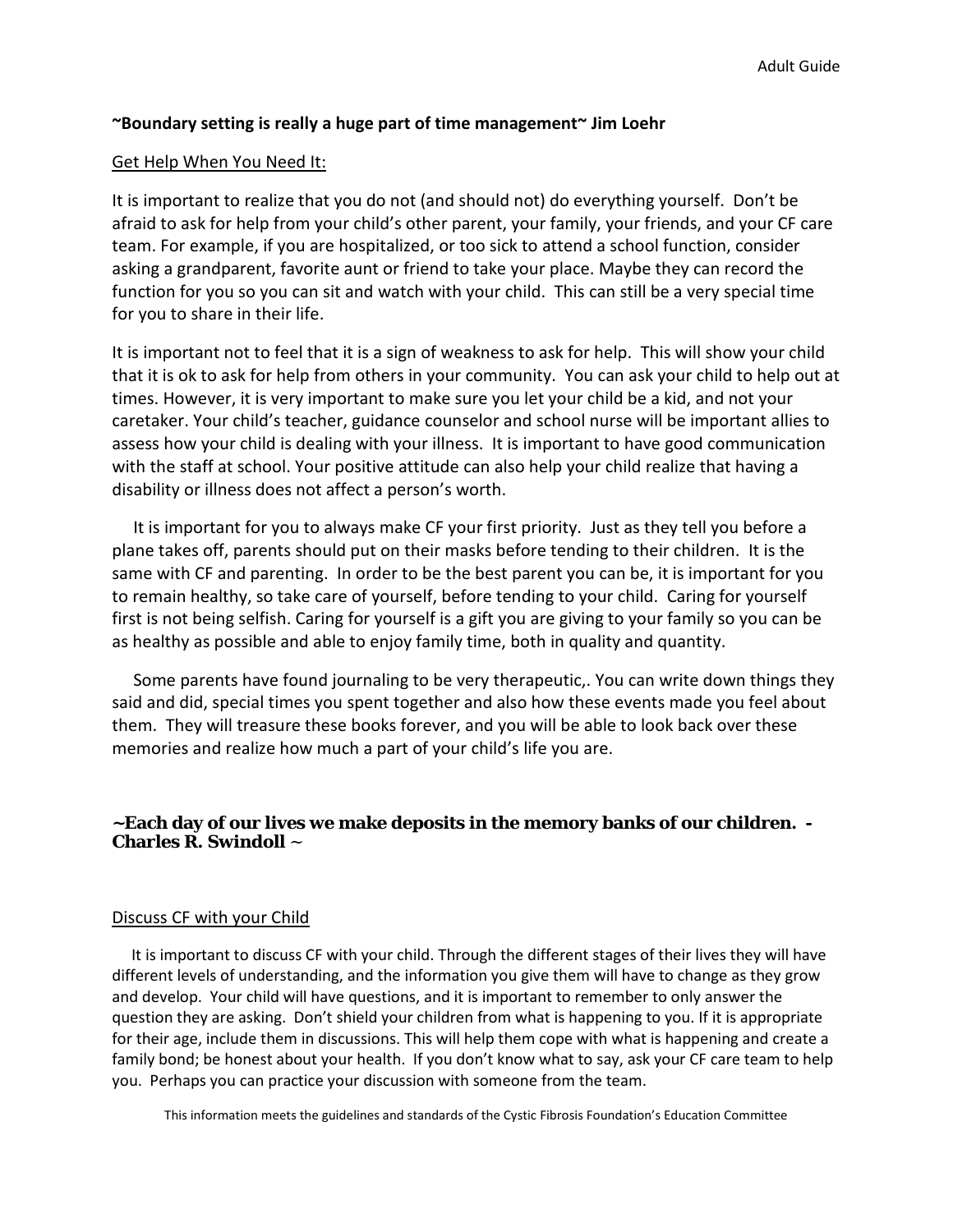*Preschool:* Infants and toddlers like routine. They can be very sensitive to the emotional environment in your home. If you are hospitalized, it will affect their routine, and perhaps their sense of security. They will need plenty of reassurance by touching, hugging, loving and repeated verbal assurance.

**TIP:** If you are hospitalized, it will be important to have your spouse, a grandparent, or aunt help care for them so their routine is not disrupted too much. It is important to think ahead and have a plan ready should the need arise.

Preschoolers may feel they caused your illness. It is important to make sure they do not feel guilty for your health. They also need to realize they cannot catch this disease. It may help them explore their feelings by getting them a doctor's kit.

*Ages 6-12:* children in this age group will start to ask more questions and become more curious. They may start asking, "Why do you cough so much?" They will also start to realize that their friends' mommies don't cough as much as you do. This may cause a little bit of embarrassment when they are with their friends. This age group will become aware of their emotions, but not comfortable with them. It is important to make sure they talk about their feelings. They also may start to be aware of death and may ask questions about dying and heaven. They are at a stage where they can help you with simple tasks, like getting your water for your medication. This will help them feel special and useful. These tasks may also help reduce their fears of your illness. Provide them information in simple terms that they can understand. At this age, they should know how to dial 911 in case of an emergency.

*Adolescents:* This is a time of physical and emotional change. They will need a good support system. It is important for you to make sure they have permission to go out and enjoy themselves, and not always have to stay home and help you. They will expect you to be honest with them. It is common for teens to think abstractly. They may look into things for meaning.

**TIP:** If you have to stay in the hospital emergently, your child may feel it important for them to see you right away. You may want to make a deal with your child that the non-CF parent will come get them, wherever you are and bring them to the hospital to see you. Your teen may have the need to talk with someone throughout your health crisis. This might be you, their other parent, or other family members, If that is not possible, find someone your teen can open up and talk to.

Throughout your child's life, it will be important for you to assess if your child is having difficulty dealing with issues.

- Watch them to see if they start to withdraw or act out
- Evaluate any change in eating habits
- Do they complain of frequent stomach or headaches
- Have they regressed to former behaviors
- Do they isolate themselves
- Experience new or irrational fears or increased anger
- Change in school performance

You might have to deal with preparing your child for your death. This will be very difficult, but how you handle the issue will help them have the tools and confidence to cope with this sad part of life.